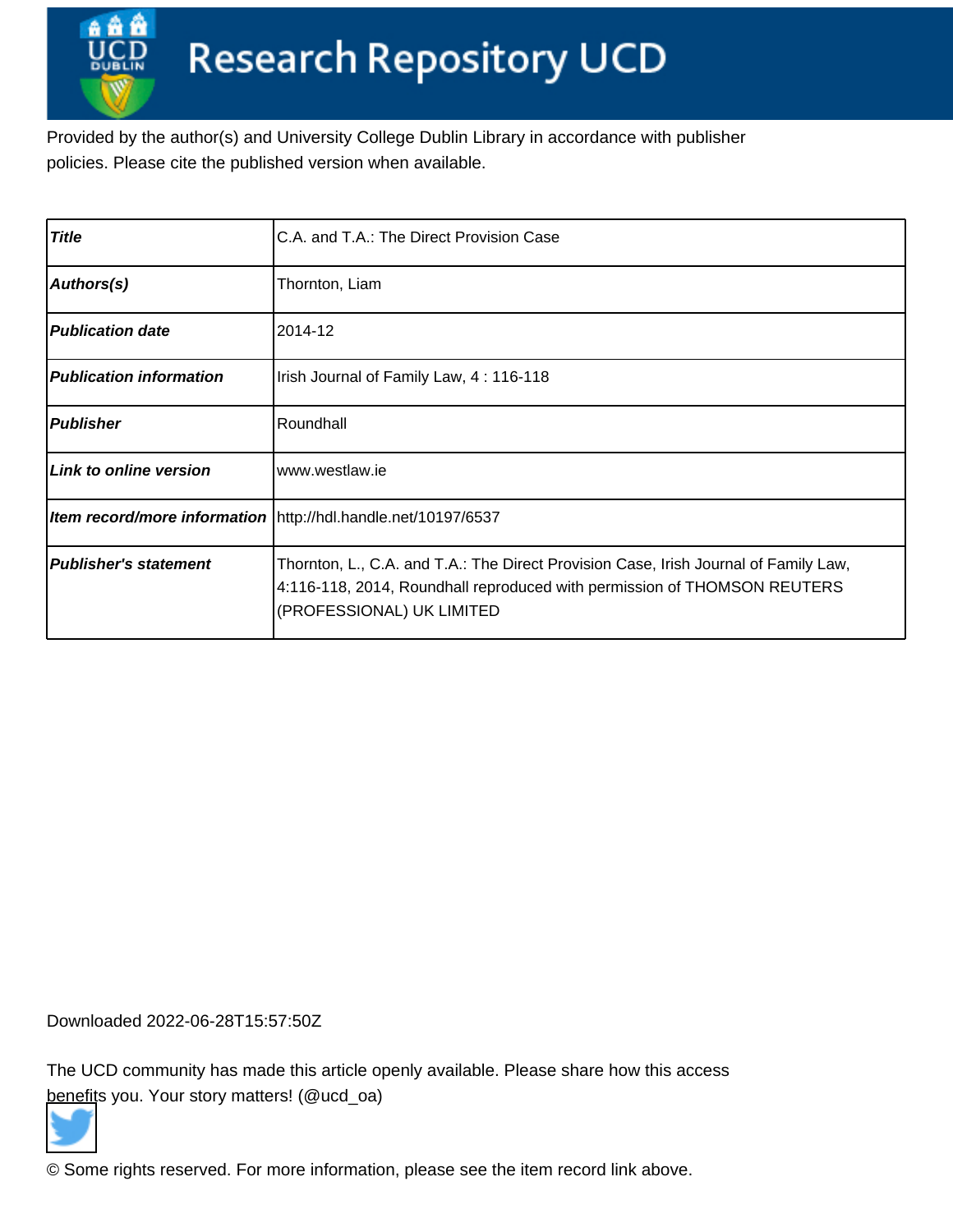# **C.A. & T.A: The Direct Provision Case Dr Liam Thornton UCD School of Law & UCD Human Rights Network**

Mr Justice Colm Mac Eochaidh delivered his decision in the case of C*.A. and T.A v The Minister for Justice and others* on Friday, 14 November 2014. This summary is based on Mr Justice Mac Eochaidh's unapproved decision, and readers are advised to check the Courts Service website for the approved decision. This detailed decision requires significant analysis, so the purpose of this case note is simply to outline the facts and the decision of Mac Eochaidh J.

#### **Facts**

C.A. is a national of Uganda and a young mother. C.A. claimed refugee status in Ireland in April 2010. C.A. made an application for refugee status but this was initially rejected by the Office of the Refugee Applications Commissioner. The Refugee Appeals Tribunal also found that C.A. did not meet the definition of refugee for the purposes of the Refugee Act 1996 (as amended) in October 2011. These decisions were not judicially reviewed by C.A. In December 2011, C.A. made a claim for subsidiary protection. This claim has yet to be determined. [The reason for the delay relates to a separate legal challenge by another subsidiary protection applicant, that successfully led to significant changes in the determination of subsidiary protection claims]. C.A. has resided in direct provision accommodation centre in Galway since June 2010. C.A.'s son, T.A., was born in January 2011 and has resided in direct provision accommodation and was also challenging the system of direct provision on a number of grounds.

## **The Decision of Mac Eochaidh J.**

- **1. The Successful Grounds of Challenge**
- **i. House Rules**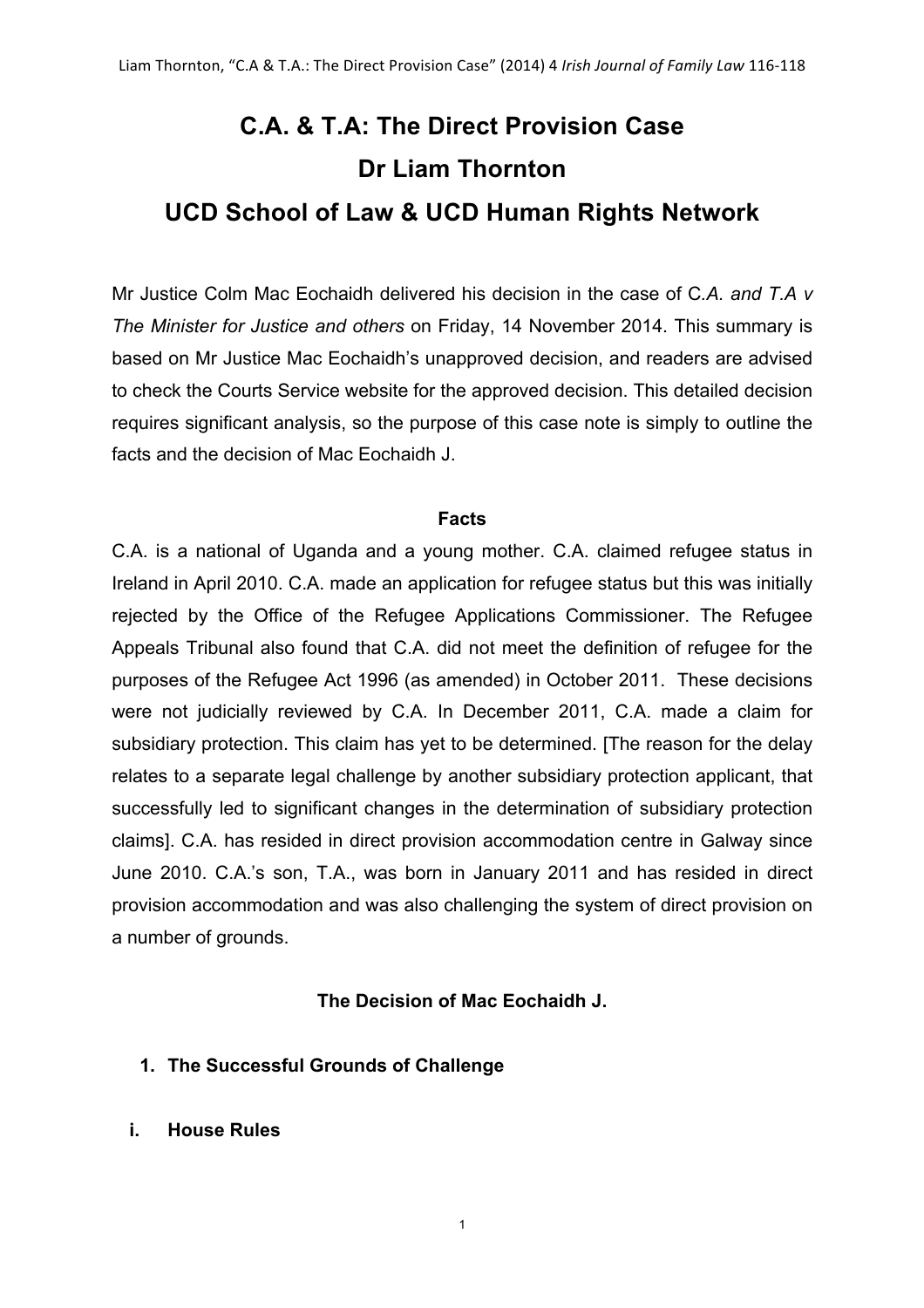The High Court was invited to consider whether the Reception and Integration Agency's House Rules in Direct Provision violate Article 8 ECHR (the right to private, family life and the protection of the home). While accepting that the Article 8 ECHR is not absolute, Mac Eochaidh J. held that the elements of the House Rules outlined below were unlawful.

- **Unannounced room inspections**: While RIA are entitled to inspect rooms, the overarching manner and unannounced nature of the inspections was not proportionate.
- **Monitoring of presence & Requirement to Notify intended Absences**: The objective of having daily sign in so as to ensure capacity management at direct provision centres is lawful. However, this objective could "easily be achieved" (para. 8.10) in a less restrictive manner. Requiring somebody to sign-in to their home on a daily basis is disproportionate. This analysis also meant that the notification of intended absence from one's home, was also disproportionate.
- **Rules against having guests in bedrooms**: The outright ban (emphasis added) on person's having guests in their home was a disproportionate interference with constitutional rights and rights under the ECHR.

The High Court determined that the bedroom of the applicants was their home, and protected by Article 40.5 of the Constitution and Article 8 ECHR.

## **ii. Complaints Handling Process**

The applicant's are entitled to have an independent complaints handling procedure. Regardless of whether the applicant has had cause to use this (which to date C.A had not). RIA is the author of the House Rules and is in a commercial relationship with the accommodation provider. Mac Eochaidh J. stated that it was not acceptable that RIA would be the final arbitrator in a dispute between the residents in their homes, and the commercial accommodation provider. This breaches the legal principle that nobody should be a judge in something that they have an interest in.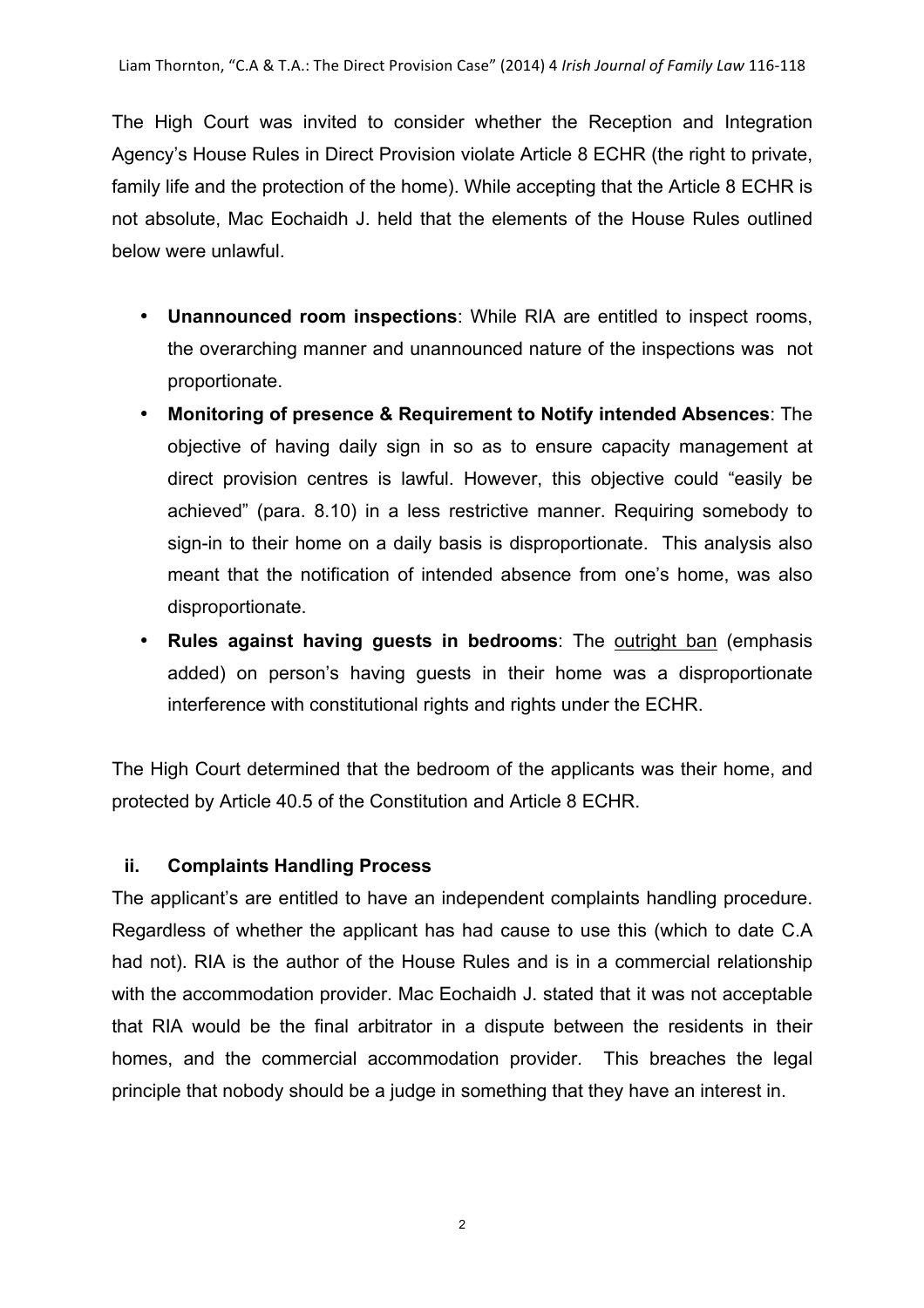## **2. The Unsuccessful Grounds of Challenge**

## **i. Direct Provision and Breach of Human Rights**

Mac Eochaidh J. noted that the lack of oral evidence, and the fact that the evidence of C.A and T.A was disputed, meant that he could not rule as to whether in this particular case the applicants' constitutional and ECHR rights had been violated due to the conditions and duration of their stay in direct provision (see para. 3.1 and paras. 6.1 to 12.6). Judge Mac Eochaidh held that the European Union Charter of Fundamental Rights did not apply to this case (see paras. 11.1 to 11.10 of the decision). As regards the State's argument that the courts should not decide on socio-economic rights claims, Mac Eochaidh stated that where (at para. 12.6):

"…State action results in a breach of human rights and where the only remedy is the expenditure of additional money, the Court, in my opinion, must be entitled to make an appropriate order, even if the consequence is that the State must spend money to meet the terms of that order."

While ultimately rejecting the applicants' claims in this case, at para. 12.6 of his decision, Judge Mac Eochaidh did state:

"…[W]here an applicant claims that 'direct provision' is having such adverse affects on her life as to cause serious harm and where such circumstances are backed up by appropriate medical and other independent evidence, a Court would be entitled to grant appropriate relief, even if the only remedy for the wrong involved the expenditure of additional resources by the State."

The applicant had argued that she and her son have little control over aspects of their daily life as regards food and eating times, direct provision as being unsuitable for raising a child leading to an abnormal family life; lack of privacy and restrictions

3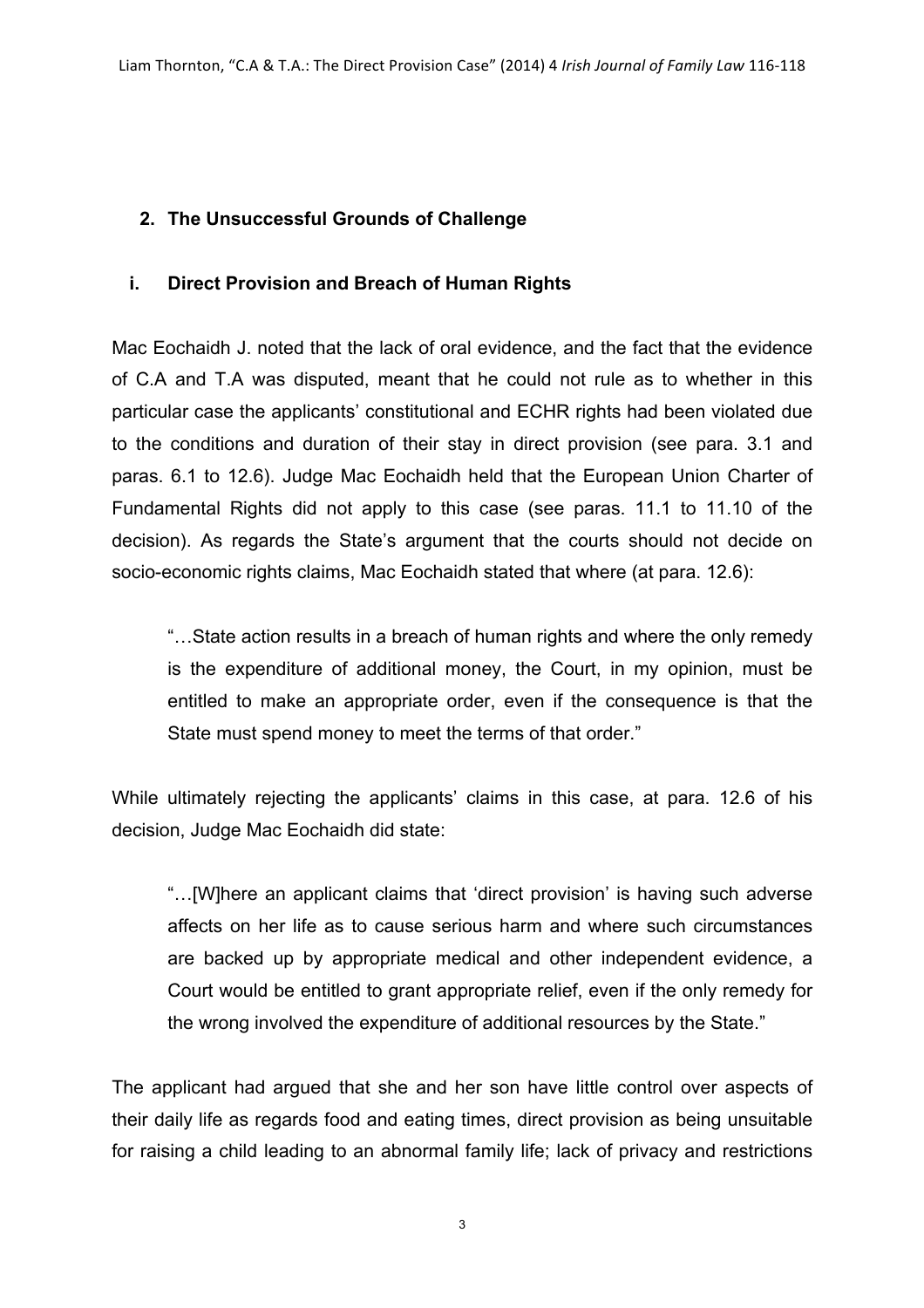on freedom of movement. The applicant (at para. 10 of her affidavit, reproduced in para. 3.10 of this decision) states:

"…[M]y daily life in the accommodation centre is monotonous and routine and the environment is wholly unsuitable for us…"

The adult applicant noted the difficulties in providing for her son and how the  $€28.70$ payment per week means she cannot provide adequately for her son. In a subsequent affidavit, the applicant (para. 3.11 of the decision) notes the level of surveillance and monitoring of parental responsibilities by the authorities, that is only a feature of direct provision.

The respondents presented two affidavits'' in response to the allegations made by C.A. The manager of the direct provision centre stated that he was "taken aback by the allegations" and "the Centre prides itself on its standards and its involvement with the residents living there. The accommodation is considered their home while they are there…." The accommodation manager also noted that the applicant had not brought any complaints as regards quality of the accommodation and services provided in the accommodation centre prior to this action.

Noel Dowling, Principal Officer in the Reception and Integration Agency noted the applicants had a "generous and nutritious selection of food…" and:

"They are housed in a very large ensuite room measuring 35ft. x 12ft. They have no bills to concern themselves with….are not concerned about heating the premises…do not have to concern themselves with paying for food and domestic good."

Mr Dowling continued:

"The allegations…demonstrates a startling lack of appreciation for the daily realities of many other non-protection seekers, particularly given the difficult economic circumstances unemployed individuals and low income families currently face….the facilities are designed to be suitable for a *genuine*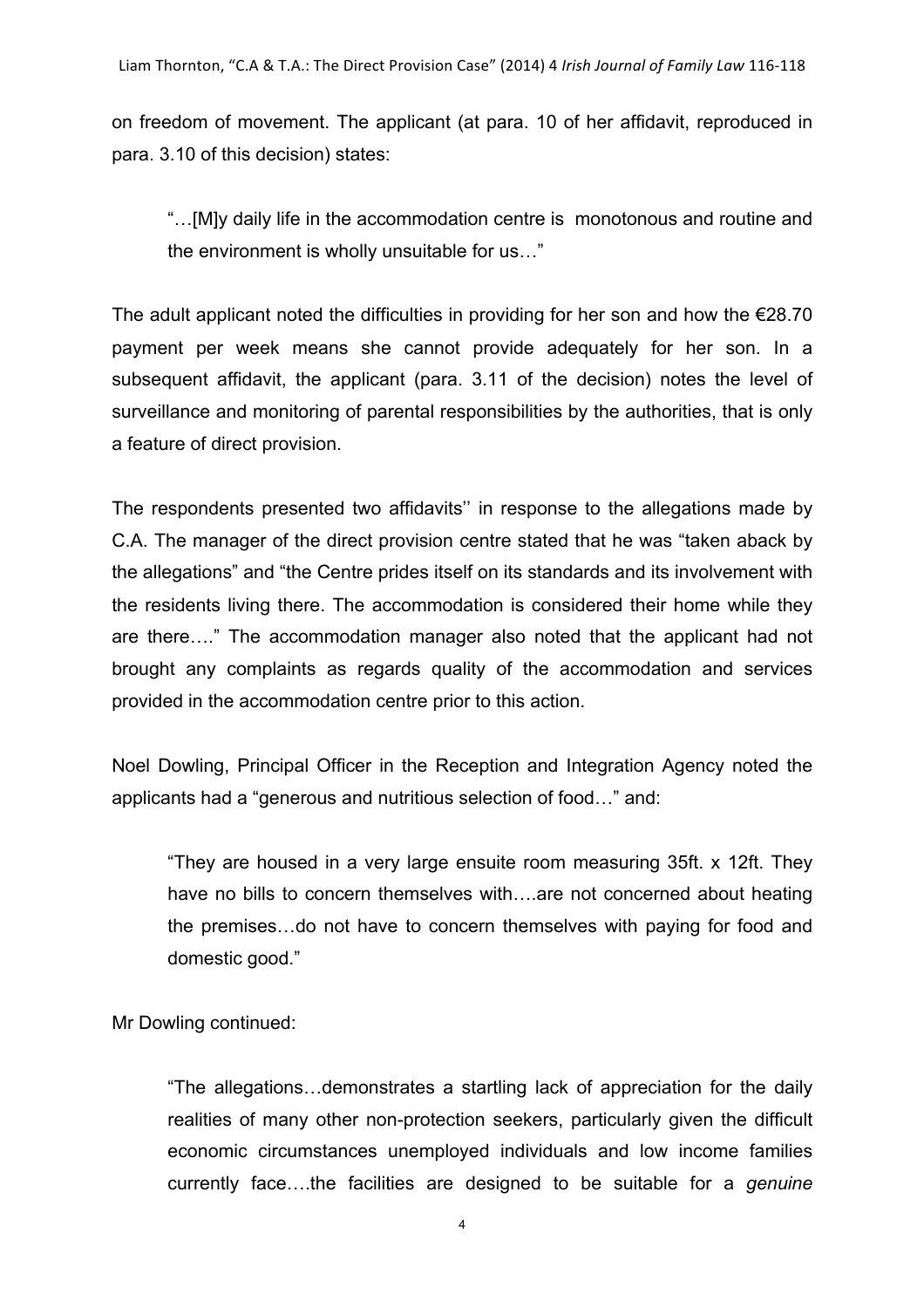*protection seeker*. It is submitted that were a person *genuinely fleeing persecution* in their home country, such a person would welcome the quiet and peaceful enjoyment of the Eglinton Hotel on the seafront in Salthill, Galway." [emphasis added by me].

Mac Eochaidh J. noted the wide variety of reports that the applicants had sought to open before the court, however due to rules on hearsay, did not take cognisance of these reports (full list on para. 4.2 of the decision). Mac Eochaidh J. accepted that the applicant had very negative feelings about the system of direct provision. However, the High Court stated that there was significant dispute between the applicants and the respondents as regards what negative effects occurred due to direct provision. As the applicants did not seek a plenary hearing (wherein witnesses from both sides could be questioned and cross examined), the applicants failed to discharge the burden of proof to establish that direct provision had the negative effects alleged (see para. 5.3).

#### **Article 3 ECHR (Inhuman and Degrading Treatment):**

The court could not decide whether direct provision, and the experiences of this particular applicant, constituted inhuman and degrading treatment, prohibited by Article 3 ECHR. However, given the high threshold set down as regards reception conditions (or total lack thereof) in Greece, the Court would need to assess the evidence of the applicants and respondents in an oral hearing. The examples presented by the applicant are in "stark contrast" to reception conditions that the European Court of Human Rights were assessing in the case of *M.S.S v Belgium and Greece*. As evidence from the applicant could not be tested in this case, it is not possible to assess whether direct provision is a breach of Article 3 ECHR. The applicant has to prove that direct provision humiliates and debases her in a manner that shows a complete lack of respect for human dignity. The respondents have vigorously denied this.

#### **Article 8 ECHR (Private and Family Life):**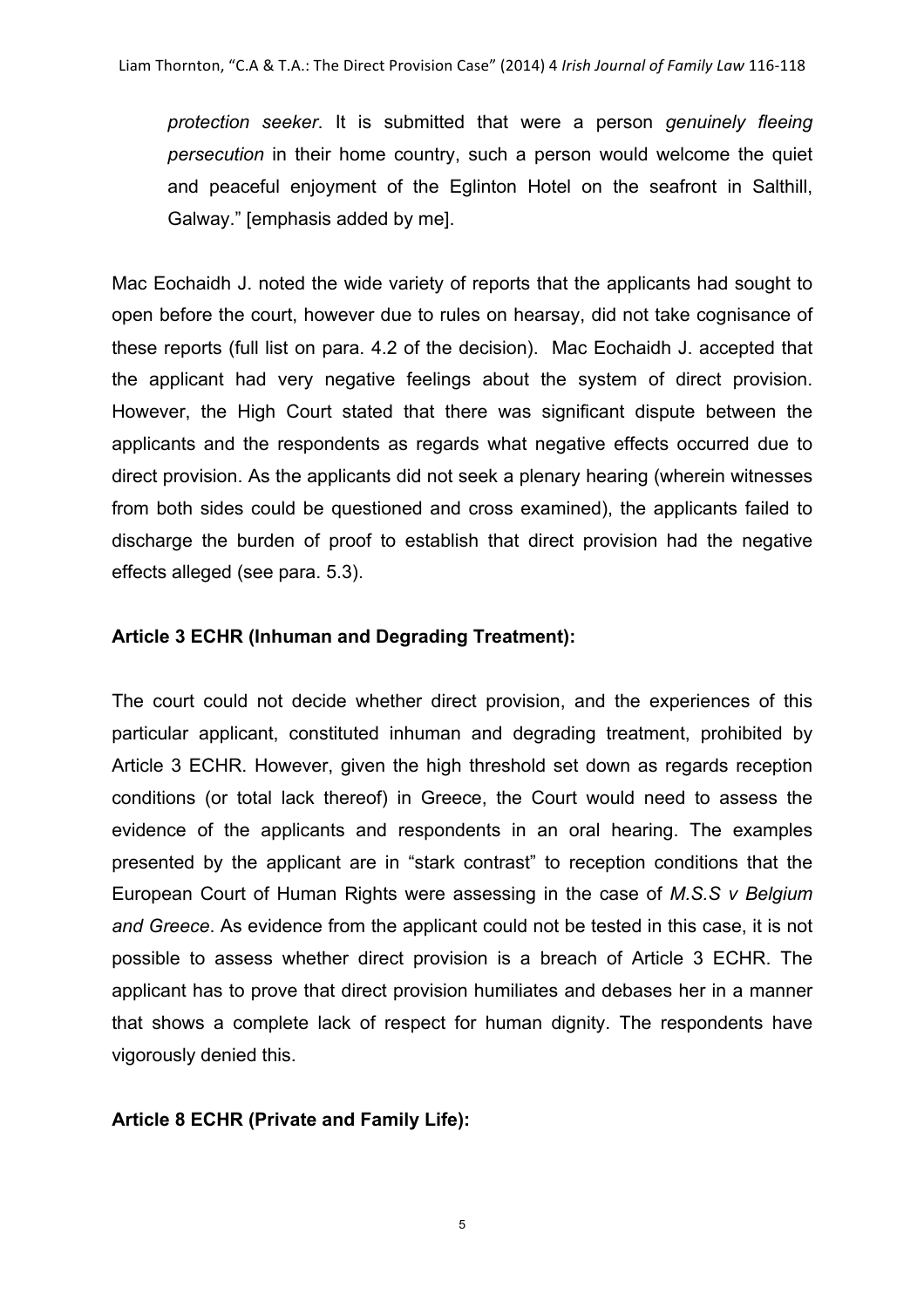Communal living in direct provision does impair the right to enjoy family life. However, the applicants' failed to prove in relation this this case, that this was so.

"No professional evidence was sought to be adduced which would suggest an injury to family life occasioned by direct provision…[T]he applicants have failed to establish that 'direct provision', as experienced by them, unlawfully interferes with family life." [para. 9.18, my emphasis]

As regards the "abnormal circumstances" that the child applicant is being reared in, Mac Eochaidh J. stated (at para. 9.19 of his decision) that although instinctively he felt direct provision is not an ideal environment for rearing a child, due to failure of proof from the applicants, he could not find a breach of ECHR and/or corollary Constitutional rights.

#### **Length of time in Direct Provision**

The applicant, through no fault of her own, has spent 2 out of 3 and a half years in direct provision (due to the significant backlog in deciding whether the applicant was entitled to subsidiary protection). While Mac Eochaidh J. opined (paras 10.8-10.9):

"Unduly lengthy exposure to 'direct provision' may well be injurious and this unlawful…the failure of the applicants to discharge the burden of porrof….is equally fatal to this 'duration claim'"

#### **ii. No Grounds to Challenge the Payment of Direct Provision Allowance**

The applicants sought a declaration that the weekly direct provision allowance payment is unlawful due to the lack of any statutory basis for the payment and is a "manipulation" of the supplementary welfare allowance. The applicants' argued that due to Section 246(7) of the Social Welfare Consolidation Act 2005 (as amended). Mac Eochaidh J. rejected this argument. The judge found that as a matter of law, the direct provision payment (€19.10 per week per adult/ €9.60 per week per child) was not a social welfare payment. While Direct Provision Allowance was classified as a supplementary welfare allowance payment for some years of Budget Estimates or Revised Estimates presented to the Oireachtas, this was not of any legal significance. The Oireachtas had to be aware that mainstream social welfare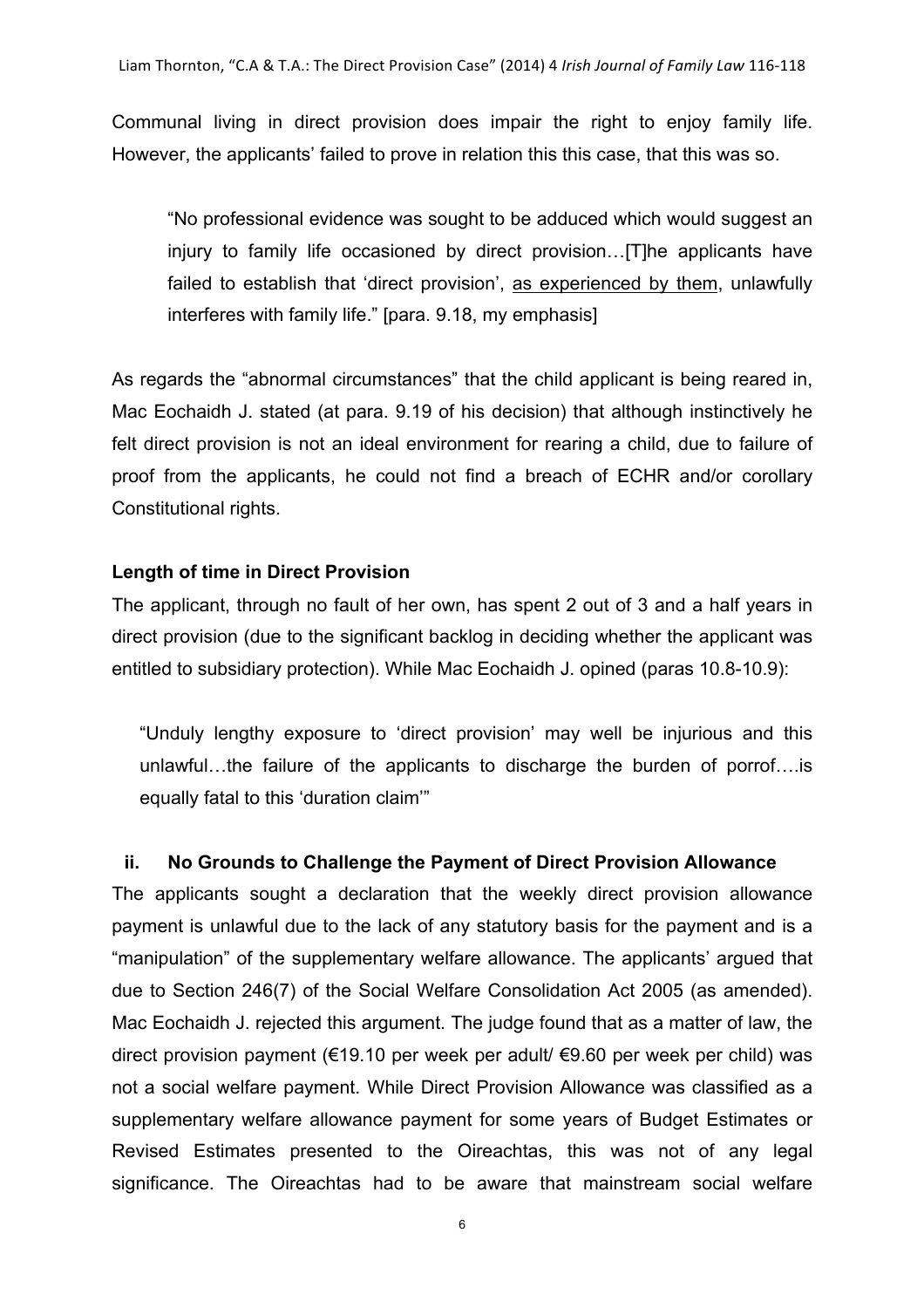payments are not paid to protection applicants. Mac Eochaidh J. summarised his decision as follows (at para 13.20):

"The applicants have suggested that the fact that DPA looks like social welfare, that DPA uses the language of social welfare, that the amounts less deductions are identical to certain social welfare payments and that the payments are made by the same Minister who operates payments under the SWCA 2005 means that these DPA are either unlawful payments under the Act or a manipulation of the Act. None of these factors either alone or together establishes that DPA is a disguised social welfare payment. The State is not prohibited from making cash payments to protection applicants"

In any event, Mac Eochaidh J. stated that the applicant did not have legal standing to challenge the legality of the payments. Even if the applicants' were correct that direct provision allowance is outside the powers of the Minister for Social Protection,

"The court should not make an order which would have significant negative consequences for the applicants and for all other persons in receipt of this money in the expectation that the legislature would cure the negative effect of the order of the court."

Mac Eochaidh J. also noted (at para. 13.26) that direct provision allowance is the only social welfare payment that has not been increased since its inception in 2000. However, the proper place to pursue this argument and agitate for an increase is in the political arena.

## **iii. Direct Provision is not in breach of the Separation of Powers**

The Executive (Government) are entitled to create a scheme on an extra legislative basis to support protection seekers. Even where such issues relate to the protection of fundamental rights, the Oireachtas have not legislated for reception conditions for protection applicants. Given the inactivity of the Oireachtas in this regard, nowhere in the Constitution is it suggested that the Oireachtas have to establish principles and policies before the Government exercise its executive powers. The Respondents (at para. 14.12) outlined 26 payments/schemes that do not have any legislative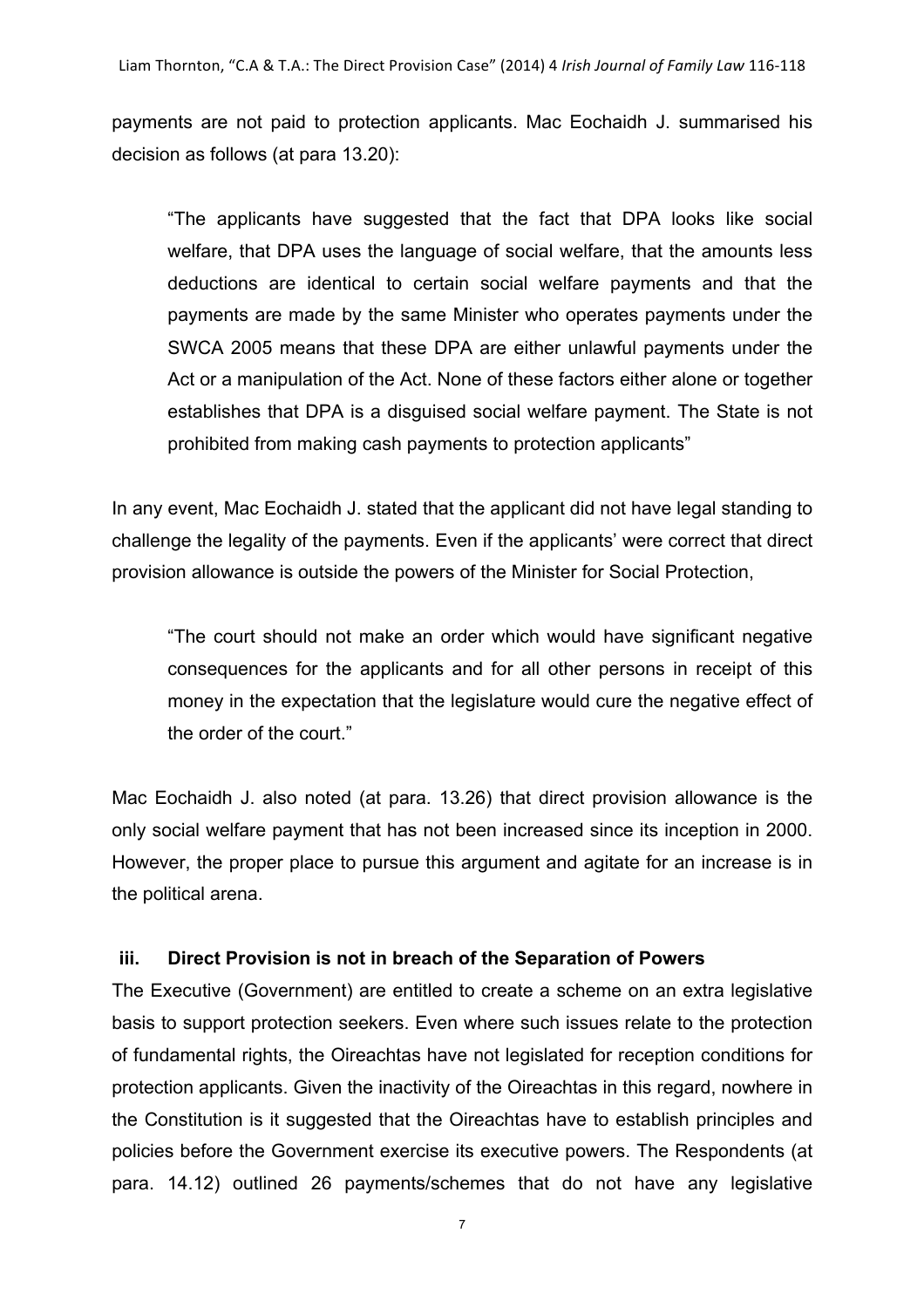underpinning (including JobBridge, Back to School Allowances; Free Travel; School Meals etc.). Mac Eochaidh J. also pointed to the fact that for many decades national school education did not have a legislative underpinning. Mac Eochaidh J. held (at para 14.25):

"The mere fact that 'direct provision' could have been placed on a legislative footing does not mean that this must happen"

Mac Eochaidh J. continued (at para. 14.40):

"…[T]he establishment and operation of a scheme of material support for protection applicants by the Government without legislative basis is a lawful exercise of Government of the executive powers conferred by Article 28.2 of the Constitution and does not infringe the separation of powers or trespass on the function of law making granted to the Oireachtas under Article 15 of the Constitution"

## **3. The Outstanding Questions**

## **i. Convention on the Rights of the Child**

Mac Eochaidh J. did not make a decision on issues relating to arguments on the UN Convention on the Rights of the Child, something that was to be decided in a different case before the High Court this Wednesday, 19 November 2014 in the case of *Dos Santos*.

## **ii. Right to Work**

Mac Eochaidh J also adjourned the arguments regarding the challenge to the prohibition on employment for those seeking subsidiary protection, as there is another High Court challenge pending on this issue. The judge stated that

8